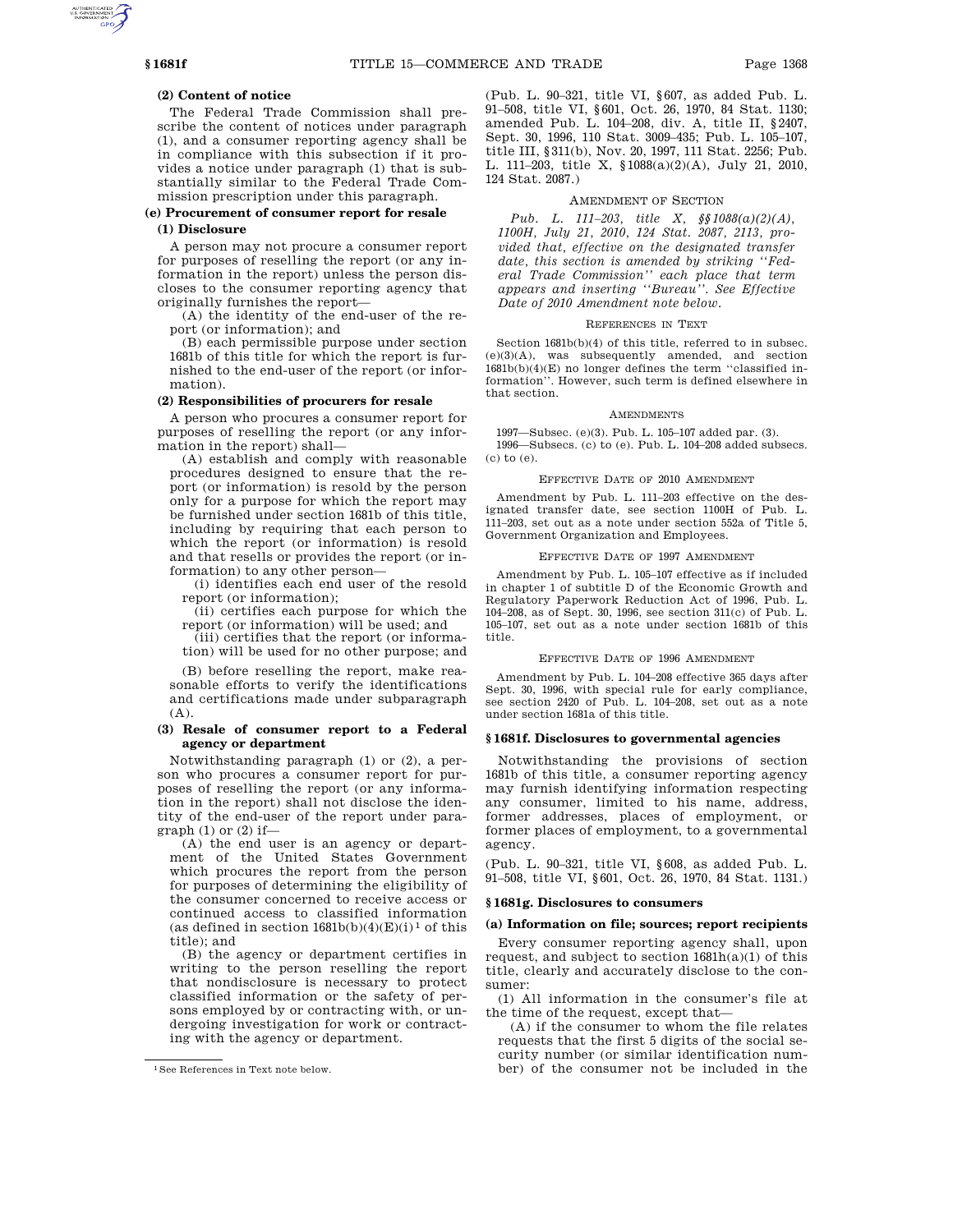disclosure and the consumer reporting agency has received appropriate proof of the identity of the requester, the consumer reporting agency shall so truncate such number in such disclosure; and

(B) nothing in this paragraph shall be construed to require a consumer reporting agency to disclose to a consumer any information concerning credit scores or any other risk scores or predictors relating to the consumer.

(2) The sources of the information; except that the sources of information acquired solely for use in preparing an investigative consumer report and actually used for no other purpose need not be disclosed: *Provided*, That in the event an action is brought under this subchapter, such sources shall be available to the plaintiff under appropriate discovery procedures in the court in which the action is brought.

(3)(A) Identification of each person (including each end-user identified under section 1681e(e)(1) of this title) that procured a consumer report—

(i) for employment purposes, during the 2 year period preceding the date on which the request is made; or

(ii) for any other purpose, during the 1-year period preceding the date on which the request is made.

(B) An identification of a person under subparagraph (A) shall include—

(i) the name of the person or, if applicable, the trade name (written in full) under which such person conducts business; and

(ii) upon request of the consumer, the address and telephone number of the person.

(C) Subparagraph (A) does not apply if—

(i) the end user is an agency or department of the United States Government that procures the report from the person for purposes of determining the eligibility of the consumer to whom the report relates to receive access or continued access to classified information (as defined in section  $1681b(b)(4)(E)(i)^1$  of this title); and

(ii) the head of the agency or department makes a written finding as prescribed under section  $1681b(b)(4)(A)$  of this title.

(4) The dates, original payees, and amounts of any checks upon which is based any adverse characterization of the consumer, included in the file at the time of the disclosure.

(5) A record of all inquiries received by the agency during the 1-year period preceding the request that identified the consumer in connection with a credit or insurance transaction that was not initiated by the consumer.

(6) If the consumer requests the credit file and not the credit score, a statement that the consumer may request and obtain a credit score.

### **(b) Exempt information**

The requirements of subsection (a) of this section respecting the disclosure of sources of information and the recipients of consumer reports do not apply to information received or consumer reports furnished prior to the effective date of this subchapter except to the extent that the matter involved is contained in the files of the consumer reporting agency on that date.

## **(c) Summary of rights to obtain and dispute information in consumer reports and to obtain credit scores**

# **(1) Commission summary of rights required (A) In general**

The Commission shall prepare a model summary of the rights of consumers under this subchapter.

## **(B) Content of summary**

The summary of rights prepared under subparagraph (A) shall include a description of—

(i) the right of a consumer to obtain a copy of a consumer report under subsection (a) of this section from each consumer reporting agency;

(ii) the frequency and circumstances under which a consumer is entitled to receive a consumer report without charge under section 1681j of this title;

(iii) the right of a consumer to dispute information in the file of the consumer under section 1681i of this title;

(iv) the right of a consumer to obtain a credit score from a consumer reporting agency, and a description of how to obtain a credit score;

(v) the method by which a consumer can contact, and obtain a consumer report from, a consumer reporting agency without charge, as provided in the regulations of the Commission prescribed under section  $211(c)^1$  of the Fair and Accurate Credit Transactions Act of 2003; and

(vi) the method by which a consumer can contact, and obtain a consumer report from, a consumer reporting agency described in section 1681a(w) of this title, as provided in the regulations of the Commission prescribed under section  $1681j(a)(1)(C)$ of this title.

### **(C) Availability of summary of rights**

The Commission shall—

(i) actively publicize the availability of the summary of rights prepared under this paragraph;

(ii) conspicuously post on its Internet website the availability of such summary of rights; and

(iii) promptly make such summary of rights available to consumers, on request.

### **(2) Summary of rights required to be included with agency disclosures**

A consumer reporting agency shall provide to a consumer, with each written disclosure by the agency to the consumer under this section—

(A) the summary of rights prepared by the Commission under paragraph (1);

(B) in the case of a consumer reporting agency described in section 1681a(p) of this title, a toll-free telephone number established by the agency, at which personnel are accessible to consumers during normal business hours;

(C) a list of all Federal agencies responsible for enforcing any provision of this sub-

<sup>1</sup>See References in Text note below.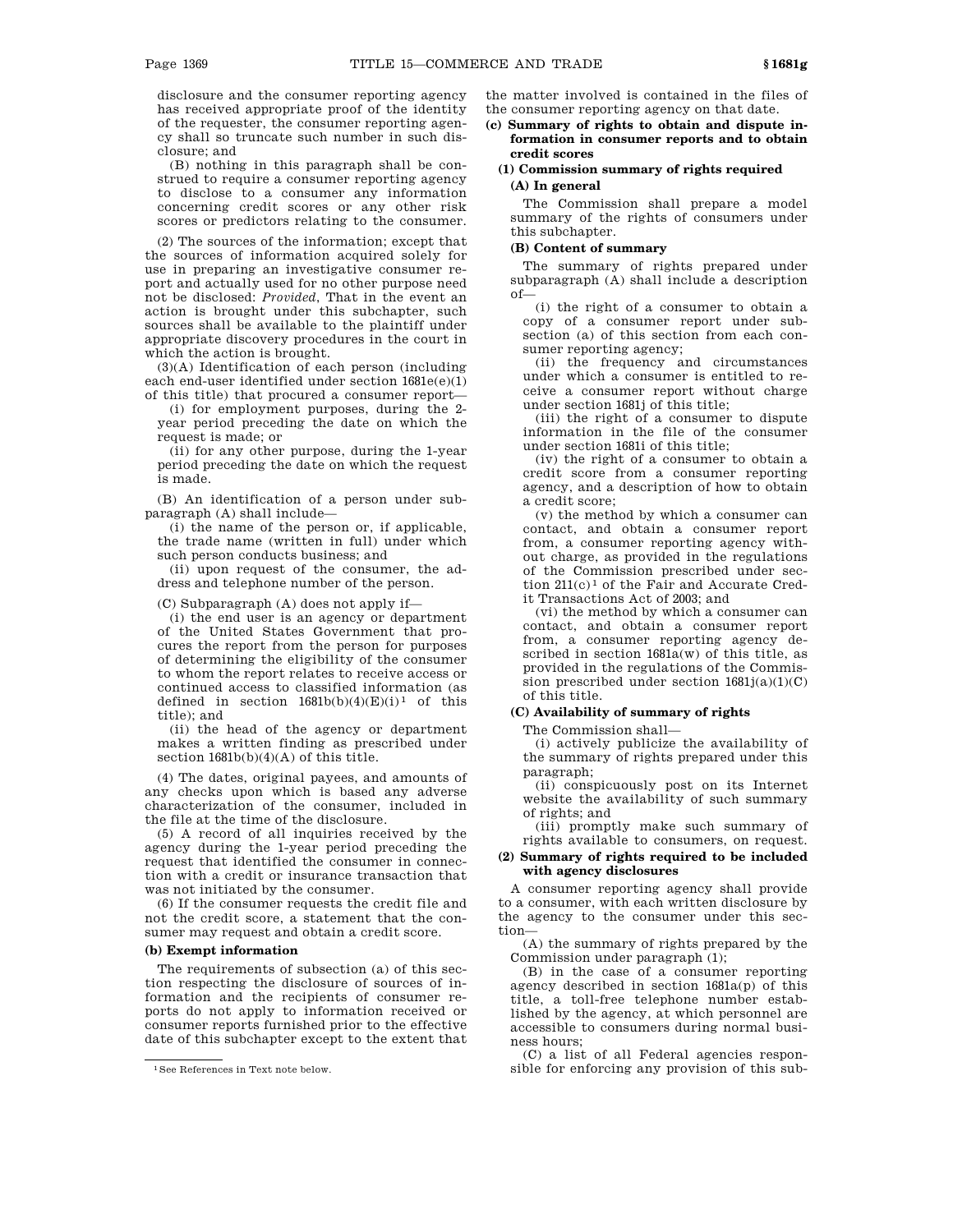chapter, and the address and any appropriate phone number of each such agency, in a form that will assist the consumer in selecting the appropriate agency;

(D) a statement that the consumer may have additional rights under State law, and that the consumer may wish to contact a State or local consumer protection agency or a State attorney general (or the equivalent thereof) to learn of those rights; and

(E) a statement that a consumer reporting agency is not required to remove accurate derogatory information from the file of a consumer, unless the information is outdated under section 1681c of this title or cannot be verified.

# **(d) Summary of rights of identity theft victims**

# **(1) In general**

The Commission, in consultation with the Federal banking agencies and the National Credit Union Administration, shall prepare a model summary of the rights of consumers under this subchapter with respect to the procedures for remedying the effects of fraud or identity theft involving credit, an electronic fund transfer, or an account or transaction at or with a financial institution or other creditor.

## **(2) Summary of rights and contact information**

Beginning 60 days after the date on which the model summary of rights is prescribed in final form by the Commission pursuant to paragraph (1), if any consumer contacts a consumer reporting agency and expresses a belief that the consumer is a victim of fraud or identity theft involving credit, an electronic fund transfer, or an account or transaction at or with a financial institution or other creditor, the consumer reporting agency shall, in addition to any other action that the agency may take, provide the consumer with a summary of rights that contains all of the information required by the Commission under paragraph (1), and information on how to contact the Commission to obtain more detailed information.

## **(e) Information available to victims**

## **(1) In general**

For the purpose of documenting fraudulent transactions resulting from identity theft, not later than 30 days after the date of receipt of a request from a victim in accordance with paragraph (3), and subject to verification of the identity of the victim and the claim of identity theft in accordance with paragraph (2), a business entity that has provided credit to, provided for consideration products, goods, or services to, accepted payment from, or otherwise entered into a commercial transaction for consideration with, a person who has allegedly made unauthorized use of the means of identification of the victim, shall provide a copy of application and business transaction records in the control of the business entity, whether maintained by the business entity or by another person on behalf of the business entity, evidencing any transaction alleged to be a result of identity theft to(A) the victim;

(B) any Federal, State, or local government law enforcement agency or officer specified by the victim in such a request; or

(C) any law enforcement agency investigating the identity theft and authorized by the victim to take receipt of records provided under this subsection.

### **(2) Verification of identity and claim**

Before a business entity provides any information under paragraph  $(1)$ , unless the business entity, at its discretion, otherwise has a high degree of confidence that it knows the identity of the victim making a request under paragraph (1), the victim shall provide to the business entity—

(A) as proof of positive identification of the victim, at the election of the business entity—

(i) the presentation of a government-issued identification card;

(ii) personally identifying information of the same type as was provided to the business entity by the unauthorized person; or

(iii) personally identifying information that the business entity typically requests from new applicants or for new transactions, at the time of the victim's request for information, including any documentation described in clauses (i) and (ii); and

(B) as proof of a claim of identity theft, at the election of the business entity—

(i) a copy of a police report evidencing the claim of the victim of identity theft; and

(ii) a properly completed—

(I) copy of a standardized affidavit of identity theft developed and made available by the Commission; or

(II) an2 affidavit of fact that is acceptable to the business entity for that purpose.

## **(3) Procedures**

The request of a victim under paragraph (1) shall—

(A) be in writing;

(B) be mailed to an address specified by the business entity, if any; and

(C) if asked by the business entity, include relevant information about any transaction alleged to be a result of identity theft to facilitate compliance with this section including—

(i) if known by the victim (or if readily obtainable by the victim), the date of the application or transaction; and

(ii) if known by the victim (or if readily obtainable by the victim), any other identifying information such as an account or transaction number.

### **(4) No charge to victim**

Information required to be provided under paragraph (1) shall be so provided without charge.

## **(5) Authority to decline to provide information**

A business entity may decline to provide information under paragraph (1) if, in the exer-

<sup>2</sup>So in original. The word ''an'' probably should not appear.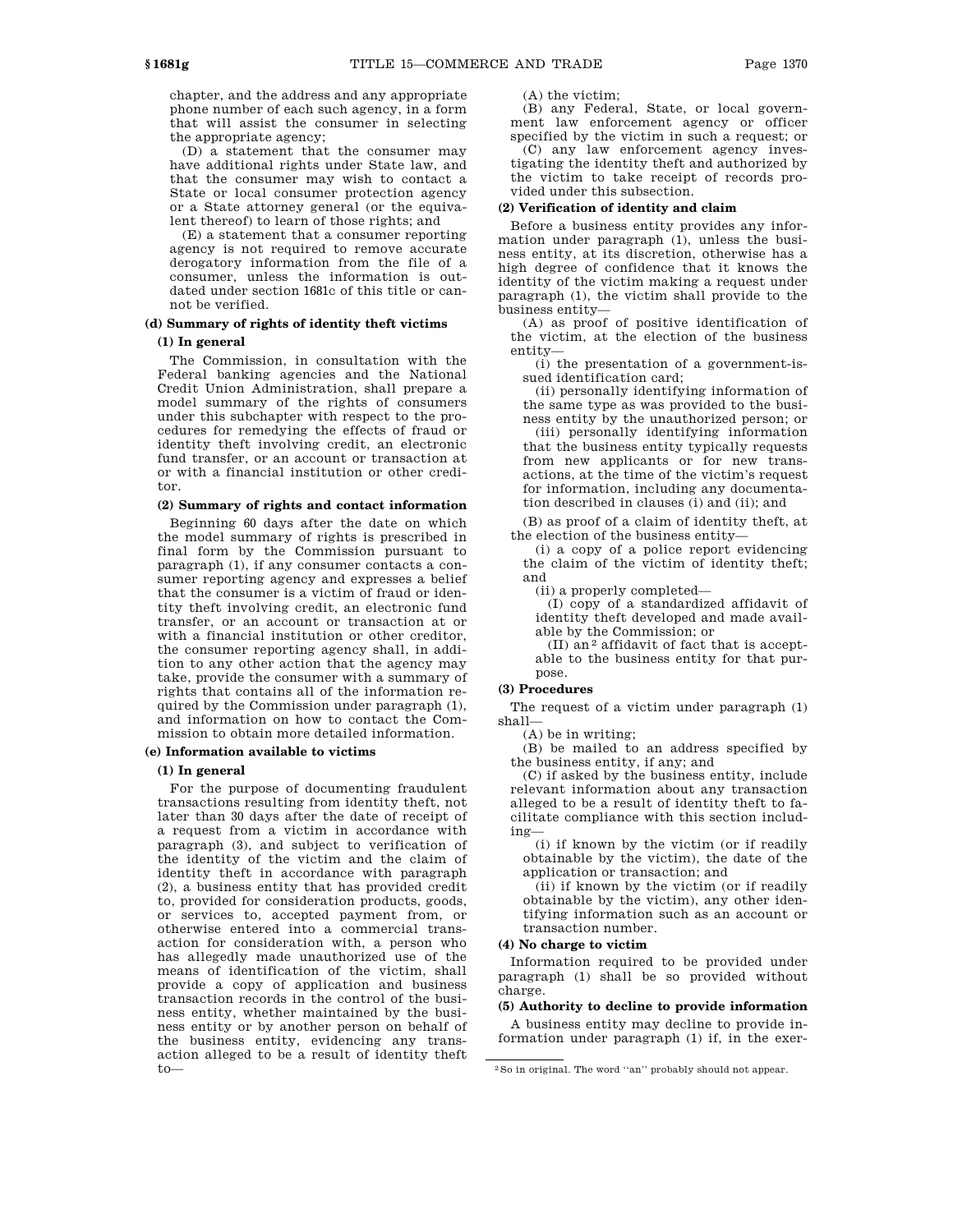cise of good faith, the business entity determines that—

(A) this subsection does not require disclosure of the information;

(B) after reviewing the information provided pursuant to paragraph (2), the business entity does not have a high degree of confidence in knowing the true identity of the individual requesting the information;

(C) the request for the information is based on a misrepresentation of fact by the individual requesting the information relevant to the request for information; or

(D) the information requested is Internet navigational data or similar information about a person's visit to a website or online service.

### **(6) Limitation on liability**

Except as provided in section 1681s of this title, sections 1681n and 1681*o* of this title do not apply to any violation of this subsection.

## **(7) Limitation on civil liability**

No business entity may be held civilly liable under any provision of Federal, State, or other law for disclosure, made in good faith pursuant to this subsection.

## **(8) No new recordkeeping obligation**

Nothing in this subsection creates an obligation on the part of a business entity to obtain, retain, or maintain information or records that are not otherwise required to be obtained, retained, or maintained in the ordinary course of its business or under other applicable law.

## **(9) Rule of construction**

# **(A) In general**

No provision of subtitle A of title V of Public Law 106–102 [15 U.S.C. 6801 et seq.], prohibiting the disclosure of financial information by a business entity to third parties shall be used to deny disclosure of information to the victim under this subsection.

### **(B) Limitation**

Except as provided in subparagraph (A), nothing in this subsection permits a business entity to disclose information, including information to law enforcement under subparagraphs (B) and (C) of paragraph (1), that the business entity is otherwise prohibited from disclosing under any other applicable provision of Federal or State law.

### **(10) Affirmative defense**

In any civil action brought to enforce this subsection, it is an affirmative defense (which the defendant must establish by a preponderance of the evidence) for a business entity to file an affidavit or answer stating that—

(A) the business entity has made a reasonably diligent search of its available business records; and

(B) the records requested under this subsection do not exist or are not reasonably available.

### **(11) Definition of victim**

For purposes of this subsection, the term ''victim'' means a consumer whose means of identification or financial information has

been used or transferred (or has been alleged to have been used or transferred) without the authority of that consumer, with the intent to commit, or to aid or abet, an identity theft or a similar crime.

### **(12) Effective date**

This subsection shall become effective 180 days after December 4, 2003.

### **(13) Effectiveness study**

Not later than 18 months after December 4, 2003, the Comptroller General of the United States shall submit a report to Congress assessing the effectiveness of this provision.

# **(f) Disclosure of credit scores**

# **(1) In general**

Upon the request of a consumer for a credit score, a consumer reporting agency shall supply to the consumer a statement indicating that the information and credit scoring model may be different than the credit score that may be used by the lender, and a notice which shall include—

(A) the current credit score of the consumer or the most recent credit score of the consumer that was previously calculated by the credit reporting agency for a purpose related to the extension of credit;

(B) the range of possible credit scores under the model used;

(C) all of the key factors that adversely affected the credit score of the consumer in the model used, the total number of which shall not exceed 4, subject to paragraph (9); (D) the date on which the credit score was

created; and (E) the name of the person or entity that

provided the credit score or credit file upon which the credit score was created.

## **(2) Definitions**

For purposes of this subsection, the following definitions shall apply:

### **(A) Credit score**

The term "credit score"-

(i) means a numerical value or a categorization derived from a statistical tool or modeling system used by a person who makes or arranges a loan to predict the likelihood of certain credit behaviors, including default (and the numerical value or the categorization derived from such analysis may also be referred to as a ''risk predictor'' or ''risk score''); and

(ii) does not include—

(I) any mortgage score or rating of an automated underwriting system that considers one or more factors in addition to credit information, including the loan to value ratio, the amount of down payment, or the financial assets of a consumer; or

(II) any other elements of the underwriting process or underwriting decision.

# **(B) Key factors**

The term ''key factors'' means all relevant elements or reasons adversely affecting the credit score for the particular individual, listed in the order of their importance based on their effect on the credit score.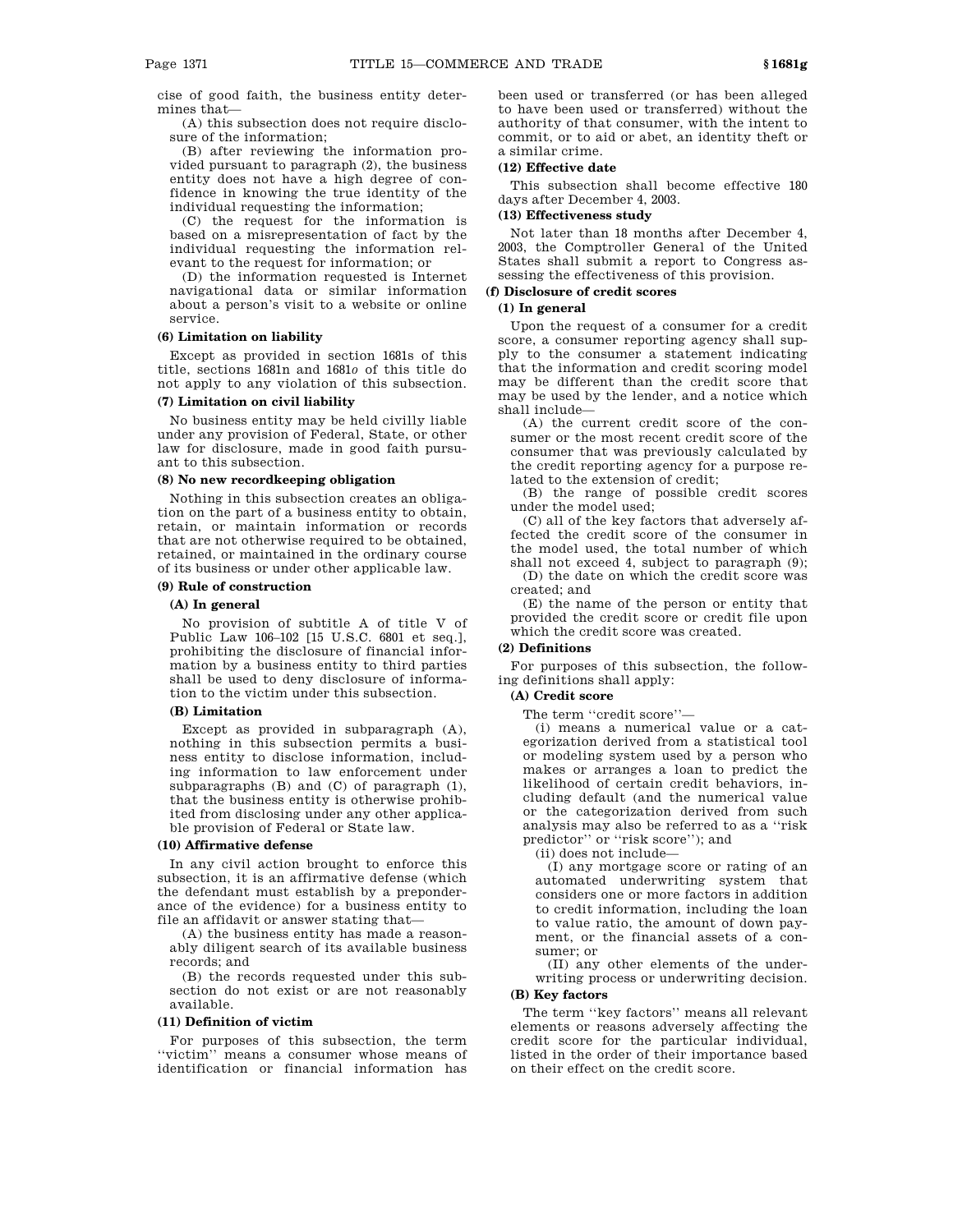## **(3) Timeframe and manner of disclosure**

The information required by this subsection shall be provided in the same timeframe and manner as the information described in subsection (a) of this section.

# **(4) Applicability to certain uses**

This subsection shall not be construed so as to compel a consumer reporting agency to develop or disclose a score if the agency does not—

(A) distribute scores that are used in connection with residential real property loans; or

(B) develop scores that assist credit providers in understanding the general credit behavior of a consumer and predicting the future credit behavior of the consumer.

## **(5) Applicability to credit scores developed by another person**

## **(A) In general**

This subsection shall not be construed to require a consumer reporting agency that distributes credit scores developed by another person or entity to provide a further explanation of them, or to process a dispute arising pursuant to section 1681i of this title, except that the consumer reporting agency shall provide the consumer with the name and address and website for contacting the person or entity who developed the score or developed the methodology of the score.

#### **(B) Exception**

This paragraph shall not apply to a consumer reporting agency that develops or modifies scores that are developed by another person or entity.

# **(6) Maintenance of credit scores not required**

This subsection shall not be construed to require a consumer reporting agency to maintain credit scores in its files.

### **(7) Compliance in certain cases**

In complying with this subsection, a consumer reporting agency shall—

(A) supply the consumer with a credit score that is derived from a credit scoring model that is widely distributed to users by that consumer reporting agency in connection with residential real property loans or with a credit score that assists the consumer in understanding the credit scoring assessment of the credit behavior of the consumer and predictions about the future credit behavior of the consumer; and

(B) a statement indicating that the information and credit scoring model may be different than that used by the lender.

### **(8) Fair and reasonable fee**

A consumer reporting agency may charge a fair and reasonable fee, as determined by the Commission, for providing the information required under this subsection.

### **(9) Use of enquiries as a key factor**

If a key factor that adversely affects the credit score of a consumer consists of the number of enquiries made with respect to a consumer report, that factor shall be included in the disclosure pursuant to paragraph  $(1)(C)$ without regard to the numerical limitation in such paragraph.

## **(g) Disclosure of credit scores by certain mortgage lenders**

# **(1) In general**

Any person who makes or arranges loans and who uses a consumer credit score, as defined in subsection (f) of this section, in connection with an application initiated or sought by a consumer for a closed end loan or the establishment of an open end loan for a consumer purpose that is secured by 1 to 4 units of residential real property (hereafter in this subsection referred to as the "lender") shall provide the following to the consumer as soon as reasonably practicable:

## **(A) Information required under subsection (f)**

# **(i) In general**

A copy of the information identified in subsection (f) of this section that was obtained from a consumer reporting agency or was developed and used by the user of the information.

# **(ii) Notice under subparagraph (D)**

In addition to the information provided to it by a third party that provided the credit score or scores, a lender is only required to provide the notice contained in subparagraph (D).

## **(B) Disclosures in case of automated underwriting system**

# **(i) In general**

If a person that is subject to this subsection uses an automated underwriting system to underwrite a loan, that person may satisfy the obligation to provide a credit score by disclosing a credit score and associated key factors supplied by a consumer reporting agency.

# **(ii) Numerical credit score**

However, if a numerical credit score is generated by an automated underwriting system used by an enterprise, and that score is disclosed to the person, the score shall be disclosed to the consumer consistent with subparagraph (C).

## **(iii) Enterprise defined**

For purposes of this subparagraph, the term ''enterprise'' has the same meaning as in paragraph (6) of section 4502 of title 12.

## **(C) Disclosures of credit scores not obtained from a consumer reporting agency**

A person that is subject to the provisions of this subsection and that uses a credit score, other than a credit score provided by a consumer reporting agency, may satisfy the obligation to provide a credit score by disclosing a credit score and associated key factors supplied by a consumer reporting agency.

# **(D) Notice to home loan applicants**

A copy of the following notice, which shall include the name, address, and telephone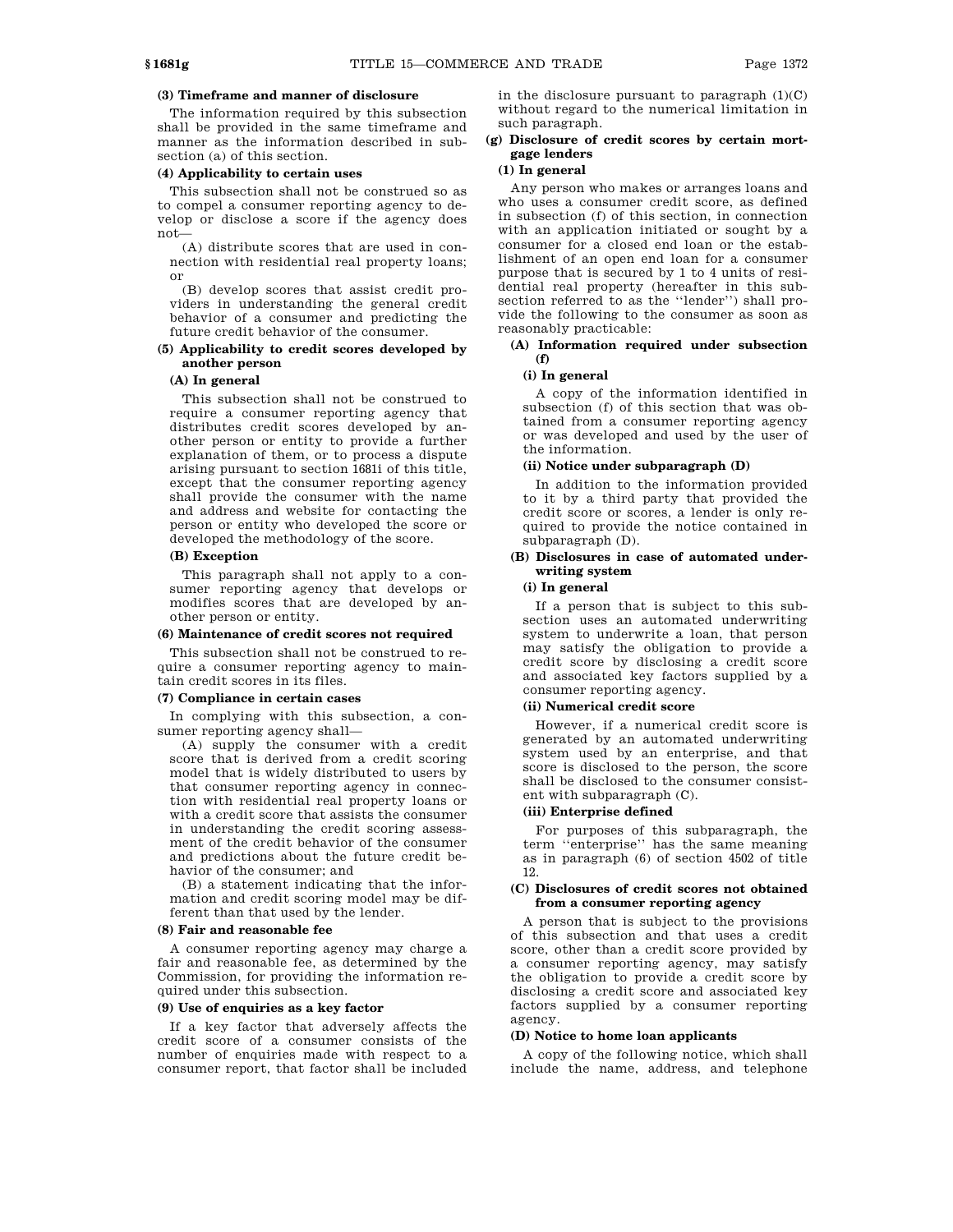number of each consumer reporting agency providing a credit score that was used:

## ''NOTICE TO THE HOME LOAN APPLICANT

''In connection with your application for a home loan, the lender must disclose to you the score that a consumer reporting agency distributed to users and the lender used in connection with your home loan, and the key factors affecting your credit scores.

''The credit score is a computer generated summary calculated at the time of the request and based on information that a consumer reporting agency or lender has on file. The scores are based on data about your credit history and payment patterns. Credit scores are important because they are used to assist the lender in determining whether you will obtain a loan. They may also be used to determine what interest rate you may be offered on the mortgage. Credit scores can change over time, depending on your conduct, how your credit history and payment patterns change, and how credit scoring technologies change.

''Because the score is based on information in your credit history, it is very important that you review the credit-related information that is being furnished to make sure it is accurate. Credit records may vary from one company to another.

''If you have questions about your credit score or the credit information that is furnished to you, contact the consumer reporting agency at the address and telephone number provided with this notice, or contact the lender, if the lender developed or generated the credit score. The consumer reporting agency plays no part in the decision to take any action on the loan application and is unable to provide you with specific reasons for the decision on a loan application.

''If you have questions concerning the terms of the loan, contact the lender.''.

### **(E) Actions not required under this subsection**

This subsection shall not require any person to—

(i) explain the information provided pursuant to subsection (f) of this section;

(ii) disclose any information other than a credit score or key factors, as defined in subsection (f) of this section;

(iii) disclose any credit score or related information obtained by the user after a loan has closed;

(iv) provide more than 1 disclosure per loan transaction; or

(v) provide the disclosure required by this subsection when another person has made the disclosure to the consumer for that loan transaction.

### **(F) No obligation for content**

## **(i) In general**

The obligation of any person pursuant to this subsection shall be limited solely to providing a copy of the information that was received from the consumer reporting agency.

#### **(ii) Limit on liability**

No person has liability under this subsection for the content of that information or for the omission of any information within the report provided by the consumer reporting agency.

### **(G) Person defined as excluding enterprise**

As used in this subsection, the term ''person'' does not include an enterprise (as defined in paragraph (6) of section 4502 of title 12).

## **(2) Prohibition on disclosure clauses null and void**

# **(A) In general**

Any provision in a contract that prohibits the disclosure of a credit score by a person who makes or arranges loans or a consumer reporting agency is void.

## **(B) No liability for disclosure under this subsection**

A lender shall not have liability under any contractual provision for disclosure of a credit score pursuant to this subsection.

(Pub. L. 90–321, title VI, §609, as added Pub. L. 91–508, title VI, §601, Oct. 26, 1970, 84 Stat. 1131; amended Pub. L. 103–325, title III, §339, Sept. 23, 1994, 108 Stat. 2237; Pub. L. 104–208, div. A, title II, §2408(a)–(d)(1), (e)(5)(A), Sept. 30, 1996, 110 Stat. 3009–436, 3009–437, 3009–439; Pub. L. 105–347, §4(a), Nov. 2, 1998, 112 Stat. 3210; Pub. L. 108–159, title I, §§115, 151(a)(1), title II, §§211(c), 212(a)–(c), title VIII, §811(d), Dec. 4, 2003, 117 Stat. 1961, 1970, 1973–1975, 2011; Pub. L. 111–203, title X, §1088(a)(2)(C), July 21, 2010, 124 Stat. 2087.)

## AMENDMENT OF SECTION

*Pub. L. 111–203, title X, §§1088(a)(2)(C), 1100H, July 21, 2010, 124 Stat. 2087, 2113, provided that, effective on the designated transfer date, this section is amended by striking ''the Commission'' each place that term appears and inserting ''the Bureau''. See Effective Date of 2010 Amendment note below.*

### REFERENCES IN TEXT

Section 1681b(b)(4) of this title, referred to in subsec.  $(a)(3)(C)(i)$ , was subsequently amended, and section 1681b(b)(4)(E) no longer defines the term ''classified information''. However, such term is defined elsewhere in that section.

For the effective date of this subchapter, referred to in subsec. (b), see section 504(d) of Pub. L. 90–321, set out as an Effective Date note under section 1681 of this title.

Section 211(c) of the Fair and Accurate Credit Transactions Act of 2003, referred to in subsec.  $(c)(1)(B)(v)$ , probably means section 211(d) of Pub. L. 108–159, which is set out as a note under section 1681j of this title and relates to the promulgation of regulations. Section 211(c) of Pub. L. 108–159 amended this section.

Public Law 106–102, referred to in subsec.  $(e)(9)(A)$ , is Pub. L. 106–102, Nov. 12, 1999, 113 Stat. 1338, as amended, known as the Gramm-Leach-Bliley Act. Subtitle A of title V of the Act is classified principally to subchapter I (§ 6801 et seq.) of chapter 94 of this title. For complete classification of this Act to the Code, see Short Title of 1999 Amendment note set out under section 1811 of Title 12, Banks and Banking, and Tables.

#### **AMENDMENTS**

2003—Subsec. (a)(1). Pub. L. 108–159, §115, substituted 'except that-

''(A) if the consumer to whom the file relates requests that the first 5 digits of the social security